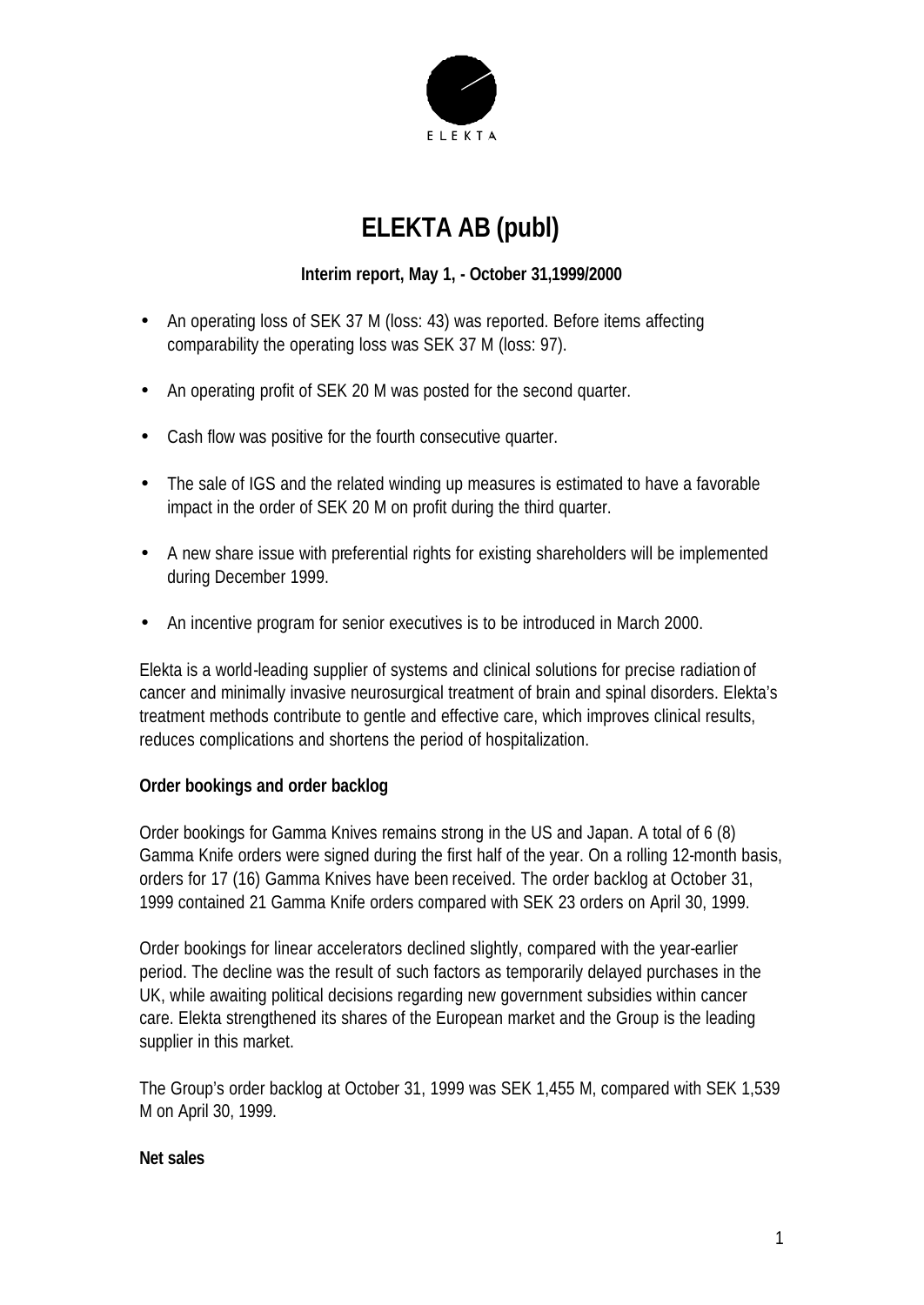

The Group's net sales amounted to SEK 816 M (823). 8 (5) Gamma Knives were delivered during the first half of the year, while deliveries of linear accelerators was below the yearearlier level.



Net sales during the second quarter totaled SEK 471 M.



## **Result**

An operating loss of SEK 37 M (loss: 43) was reported for the period. Excluding items affecting comparability, the operating loss was SEK 37 M (loss: 97), an improvement of SEK 60 M. The main reasons for the improvement were better gross margins and lower overhead costs.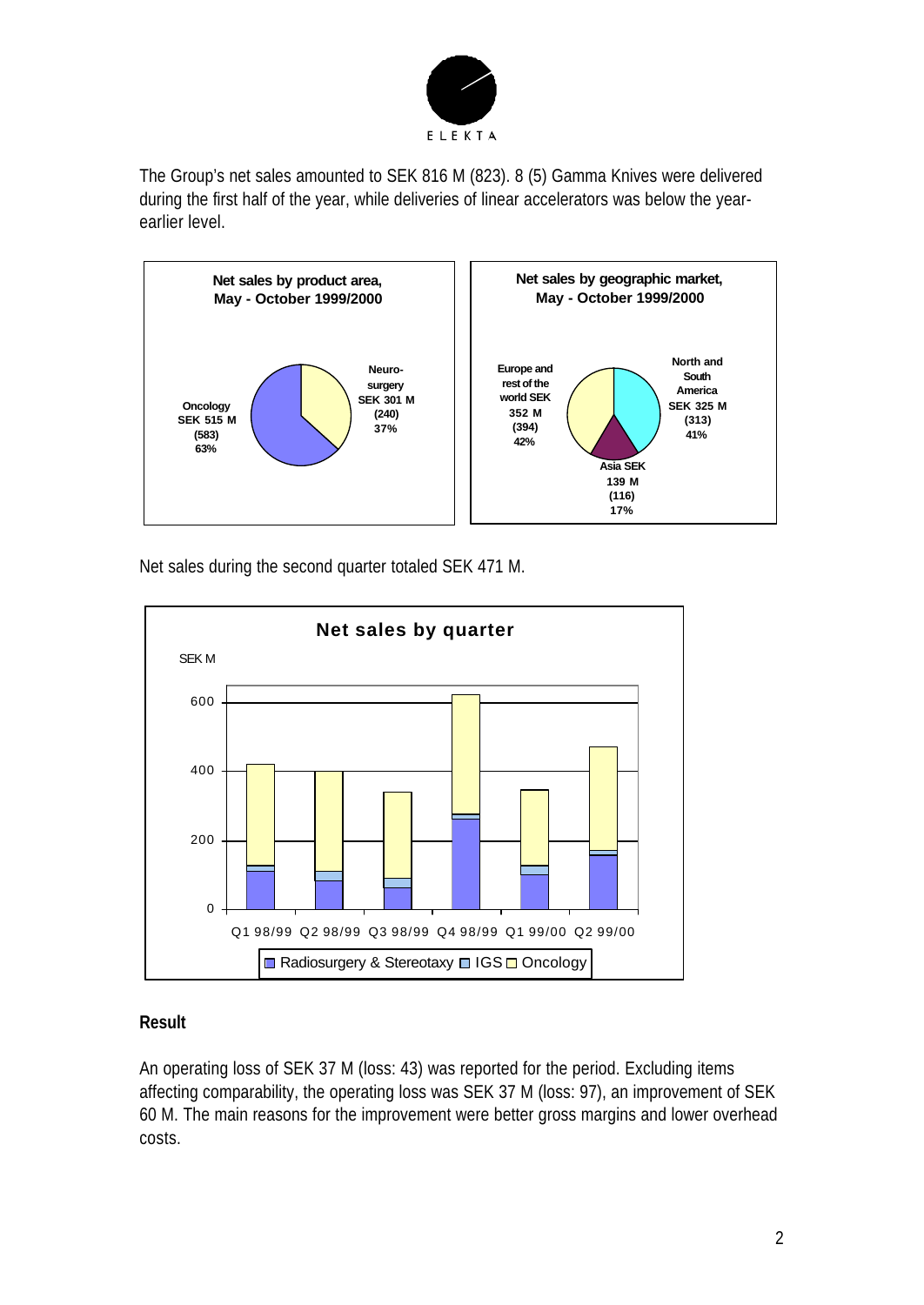

The loss during the first half of the year was due mainly to IGS operations, for which SEK 25 M (57) was charged against profit.

An operating profit of SEK 20 M was reported for the second quarter. The improved result were mainly attributable to a high rate of delivery for both Gamma Knives and linear accelerators.

Strategically important investments in research and development during the first half of the year amounted to SEK 72 M (68). These investments are expensed on a current basis and corresponded to 9 percent (8) of net sales.

Net financial items amounted to an expense of SEK 21 M (expense: 23). Net interest items amounted to an expense of SEK 28 M (expense: 28), of which SEK 24 M resulted from the convertible debenture loan. Participations in associated companies resulted in profit of SEK 2 M (loss: 2) and financial exchange differences in a gain of SEK 5 M (loss: 7).

The loss before taxes was SEK 58 M (loss: 66) and the loss after taxes was SEK 61 M (loss: 73).

Net income per share amounted to a loss of SEK 5.82 (loss: 6.94) for the first half of the year.

## **Divestment and winding up of IGS**

On November 17, 1999, Elekta signed an agreement regarding the sale of IGS operations. The purchaser was the US company Medtronic, Inc., a leading American medical technology company. The sales price was USD 11.75 M. The sale of IGS is estimated to generate a capital gain in the order of SEK 20 M taking into account the costs incurred for severance of personnel not transferred in the takeover and other expenses. IGS operations will result in operating losses in the order of SEK 10 M during the third quarter up to mid-December, when the transaction will be concluded.

#### **Fixed assets and investments**

Investments in intangible and tangible fixed assets amounted to SEK 0 M (1) and SEK 15 M (14), respectively.

Amortization/depreciation of intangible and tangible fixed assets amounted to SEK 16 M (24) and SEK 19 M (25), respectively.

## **Liquidity and financial position**

Liquid assets at October 31, 1999 amounted to SEK 162 M compared with SEK 159 M on April 30, 1999.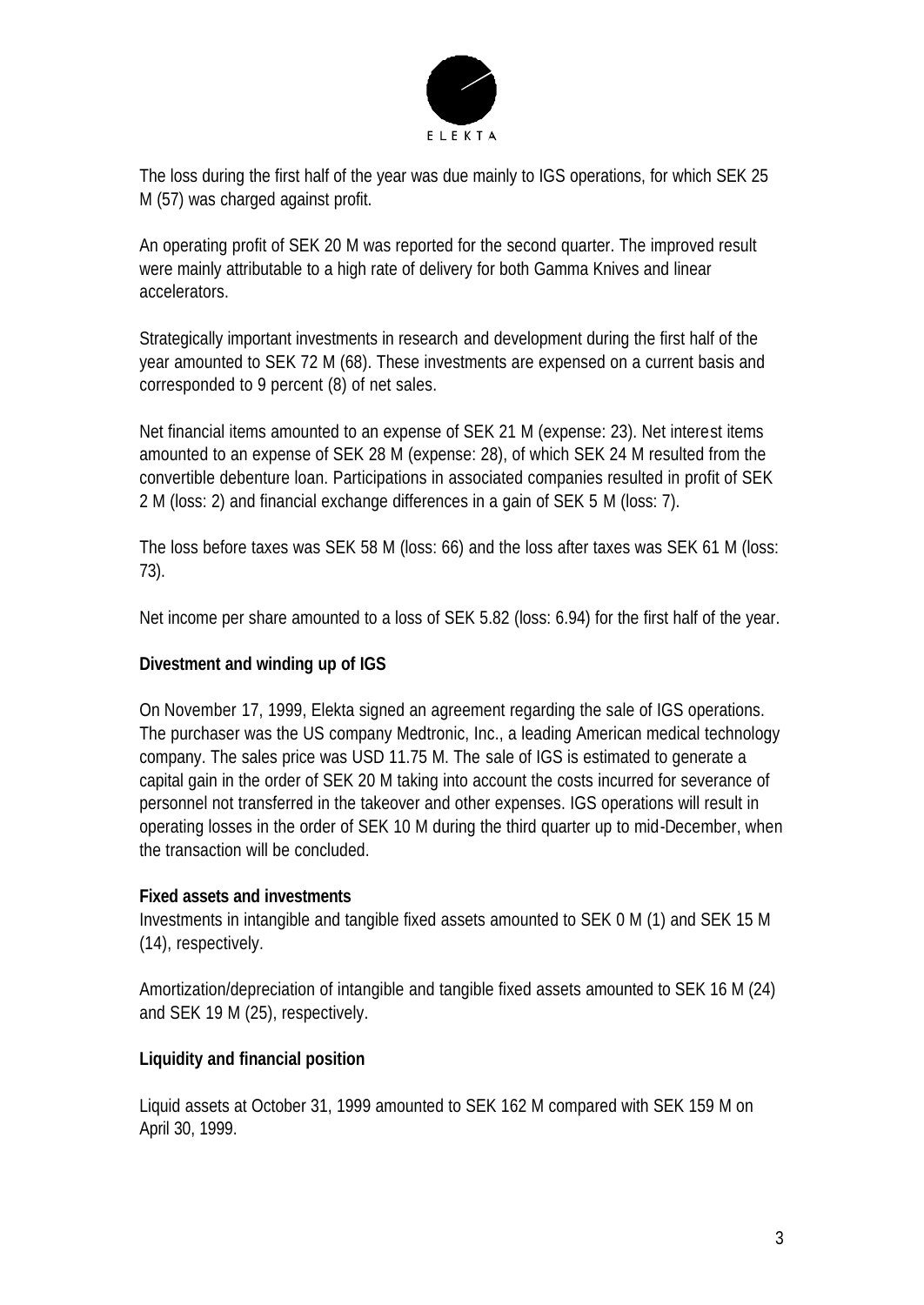

During the second quarter, cash flow after investments was positive, mainly as a result of improved operating profit. This was the fourth consecutive quarter in which Elekta has shown a positive cash flow. In the prior quarters, the improvements had mainly been derived from a reduction in working capital.

Cash flow before investments and divestments amounted to SEK 44 M (neg: 206). Cash flow after investments and divestments amounted to SEK 30 M (170).

Net debt – interest-bearing liabilities less liquid assets – amounted to SEK 432 M at October 31, 1999, compared with SEK 442 M on April 30, 1999. The amount of SEK 432 M includes a convertible debenture loan in an amount of SEK 422 M. Liquid assets plus lines of credit granted but not utilized amounted to SEK 167 M at October 31, 1999, compared with SEK 160 M on April 30, 1999. A total of SEK 92 M (Apr. 30, 1999: 5) of the bank balances has been pledged to cover guarantees for customer advances received.

The Group's net debt/equity ratio was a multiple of 1.79 on October 31, 1999, compared with 1.41 on April 30, 1999.

## **New issue and offset issue**

In order to strengthen Elekta's financial position, the Board of Directors proposed a new rights issue, which was approved by an Extraordinary General Meeting on November 17, 1999. At full subscription, the issue will contribute capital in an amount of approximately SEK 130 M for Elekta, after issue expenses.

On December 17, 1999, the Board of Directors intends to convene an Extraordinary General Meeting to be held on January 21, 2000, at which a proposed offset issue, for the offsetting of debt under Elekta's debenture loan 1998-2001 will be addressed. Holders of convertible debentures in Elekta will be offered the opportunity to offset a maximum of 50% of the outstanding debenture loan for newly issued Series B Elekta shares.

## **Employees**

The average number of employees was 808 (862). The number of employees at the end of the period was 804, compared with 862 on April 30, 1999.

The Extraordinary General Meeting on November 17, 1999 also approved a resolution from the Board of Directors regarding an incentive program for senior executives. The aim is to promote the executives' involvement in the Elekta Group and heighten the incentive for favorable efforts for the Group. The program will be introduced in March 2000.

## **Parent Company**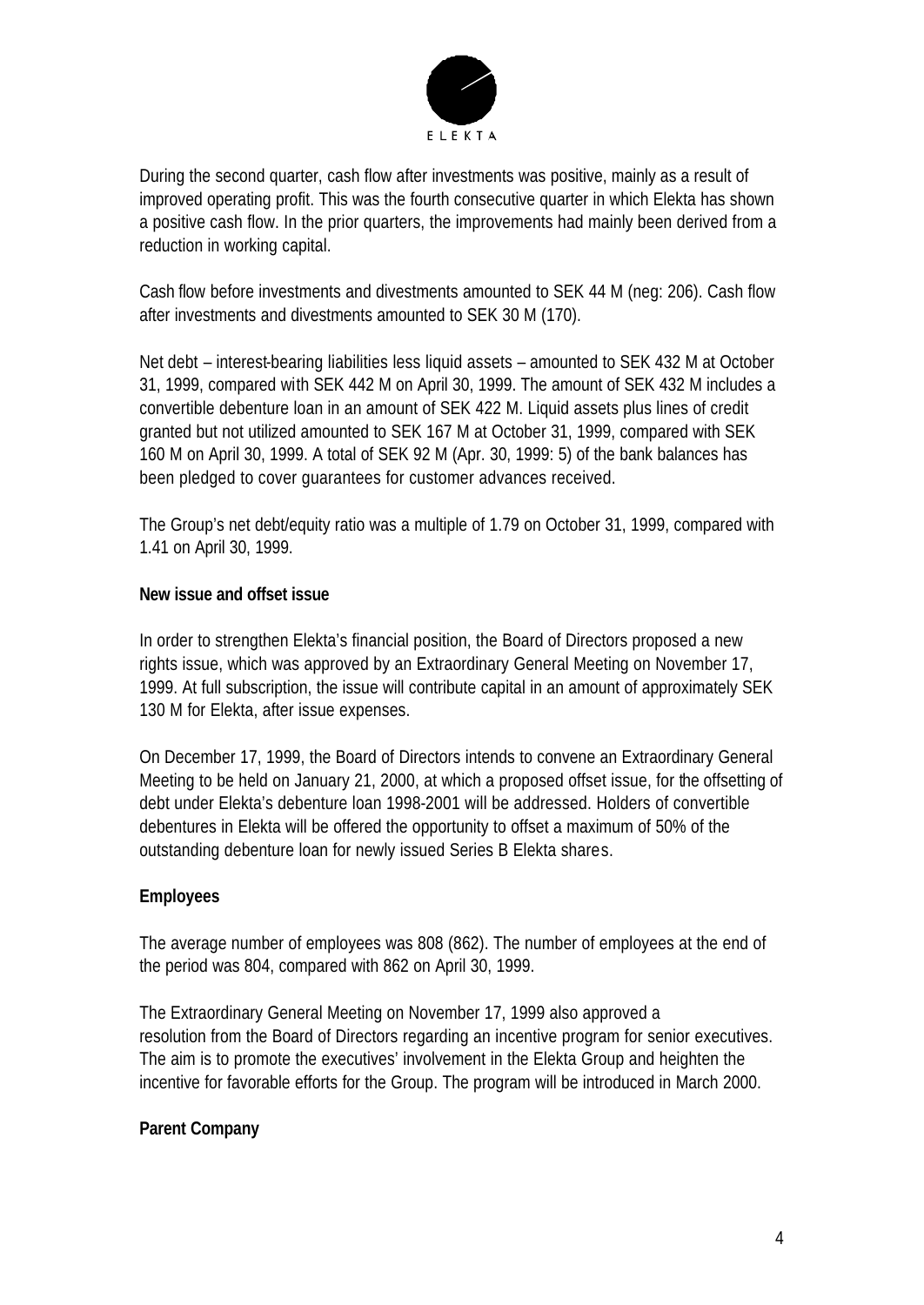

The Parent Company's operations comprise Group management, shared Group functions and financial management. The Parent Company's loss after net financial items was SEK 57 M (loss: 16). The change between the periods was due to sales of shares in subsidiaries during the preceding year. The average number of employees was 14 (18).

## **Future prospects**

The effects of restructuring measures have become noticeable in the form of lower operating expenses, increased productivity and a positive cash flow. This trend of improvement is expected to continue and result in improved earnings during the 1999/2000 fiscal year as a whole. The restructuring of operations continues and is expected to result in satisfactory profitability within two years.

#### **Financial information**

The nine-month interim report will be published on March 15, 2000.

Stockholm, December 14, 1999

ELEKTA AB (publ)

Laurent Leksell President

For further information, please contact: Lars Jonsteg, VP Corporate Relations, Elekta AB (publ). +46 8 587 254 82

More information about Elekta is available at www.elekta.com

#### **Change in accounting principles**

The production and sale of a new generation of the Gamma Knife has commenced. The new product generation, the C model, incorporates a higher degree of standardization, makes the sales process more uniform and reduces project lead-times. This means that the sale of the Gamma Knife to a less degree has the caracter of a unique project. As percentage-of-completion no longer is considered to reflect the income of recognition in a correct way, Elekta is now, in order to provide a more accurate recognition, switching over to income recognition on delivery. As a result, shareholders' equity at May 1, 1999 was reduced by SEK 224 M, which corresponds to the Gamma Knife projects that were recognized as income but which had not been delivered on April 30, 1999. To keep comparability all figures for the preceding year have been recalculated in accordance with the new principle.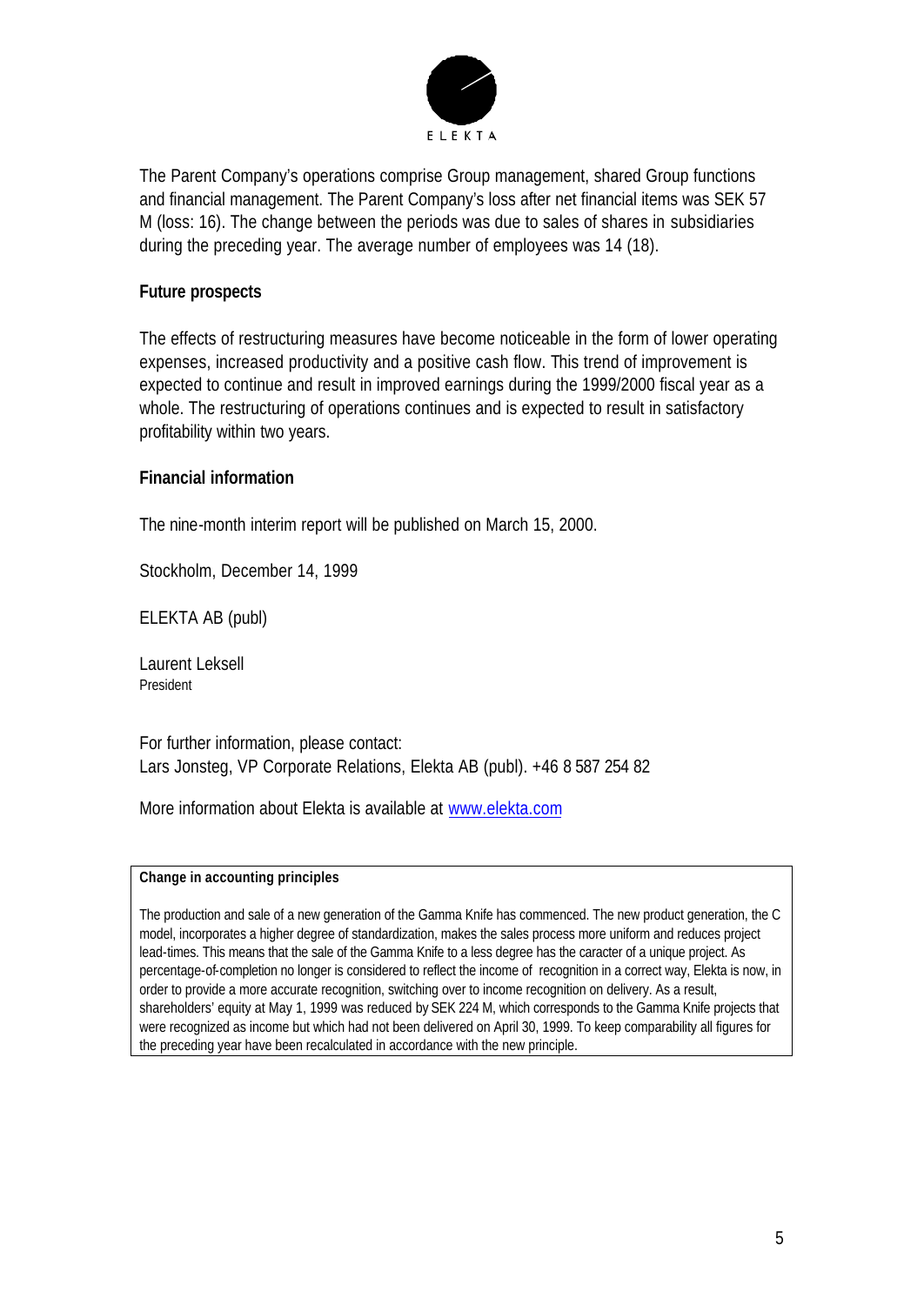

## **INCOME STATEMENT**

| <b>SEK M</b>                                                                                                                        | May - Oct<br>1999              | May - Oct<br>1998               | Nov - Oct<br>1998/99                 | May - April<br>1998/99            |
|-------------------------------------------------------------------------------------------------------------------------------------|--------------------------------|---------------------------------|--------------------------------------|-----------------------------------|
| Net revenues<br>Operating expenses<br>R&D expenses<br>Items affecting comparability                                                 | 816<br>$-781$<br>$-72$         | 823<br>$-852$<br>- 68<br>54     | 1,780<br>$-1,786$<br>$-156$<br>$-40$ | 1,787<br>$-1,857$<br>$-152$<br>14 |
| <b>Operating loss</b>                                                                                                               | $-37$                          | $-43$                           | $-202$                               | $-208$                            |
| Financial net                                                                                                                       | $-21$                          | $-23$                           | $-40$                                | $-42$                             |
| Income before taxes                                                                                                                 | $-58$                          | $-66$                           | $-242$                               | $-250$                            |
|                                                                                                                                     |                                |                                 |                                      |                                   |
| Taxes                                                                                                                               | $-3$                           | - 7                             | -2                                   | -6                                |
| Net income                                                                                                                          | $-61$                          | $-73$                           | $-244$                               | $-256$                            |
| <b>CASH FLOW</b>                                                                                                                    |                                |                                 |                                      |                                   |
| Operating cash flow                                                                                                                 | $-16$                          | $-67$                           | $-107$                               | $-157$                            |
| Change in working capital                                                                                                           | 60                             | $-139$                          | 242                                  | 34                                |
| Cash flow before investments                                                                                                        | 44                             | $-206$                          | 135                                  | $-123$                            |
| Investments and disposals                                                                                                           | -14                            | 376                             | $-30$                                | 360                               |
| Cash flow after investments<br>and disposals                                                                                        | 30                             | 170                             | 105                                  | 237                               |
| <b>BALANCE SHEET</b>                                                                                                                |                                |                                 |                                      |                                   |
|                                                                                                                                     | 31 Oct                         | 31 Oct                          |                                      | 30 April                          |
| <b>SEK M</b>                                                                                                                        | 1999                           | 1998                            |                                      | 1999                              |
| Intangible fixed assets                                                                                                             | 448                            | 519                             |                                      | 465                               |
| Tangible fixed assets<br>Financial fixed assets                                                                                     | 82<br>11                       | 89<br>21                        |                                      | 88<br>15                          |
| Inventories                                                                                                                         | 292                            | 302                             |                                      | 265                               |
| Other current assets                                                                                                                | 724                            | 960                             |                                      | 879                               |
| Liquid assets                                                                                                                       | 162                            | 95                              |                                      | 159                               |
| <b>Total assets</b>                                                                                                                 | 1,719                          | 1,986                           |                                      | 1,871                             |
| Shareholders' equity<br>Provisions<br>Convertible debenture loan<br>Other interest-bearing liabilities<br>Interest-free liabilities | 241<br>77<br>422<br>172<br>807 | 492<br>161<br>403<br>195<br>735 |                                      | 313<br>100<br>412<br>189<br>857   |
| Total shareholders' equity, provisions<br>and liabilities                                                                           | 1,719                          | 1,986                           |                                      | 1,871                             |

Due to changed accounting principles in the Gamma Knife operations historical data have been recalculated to get comparability.